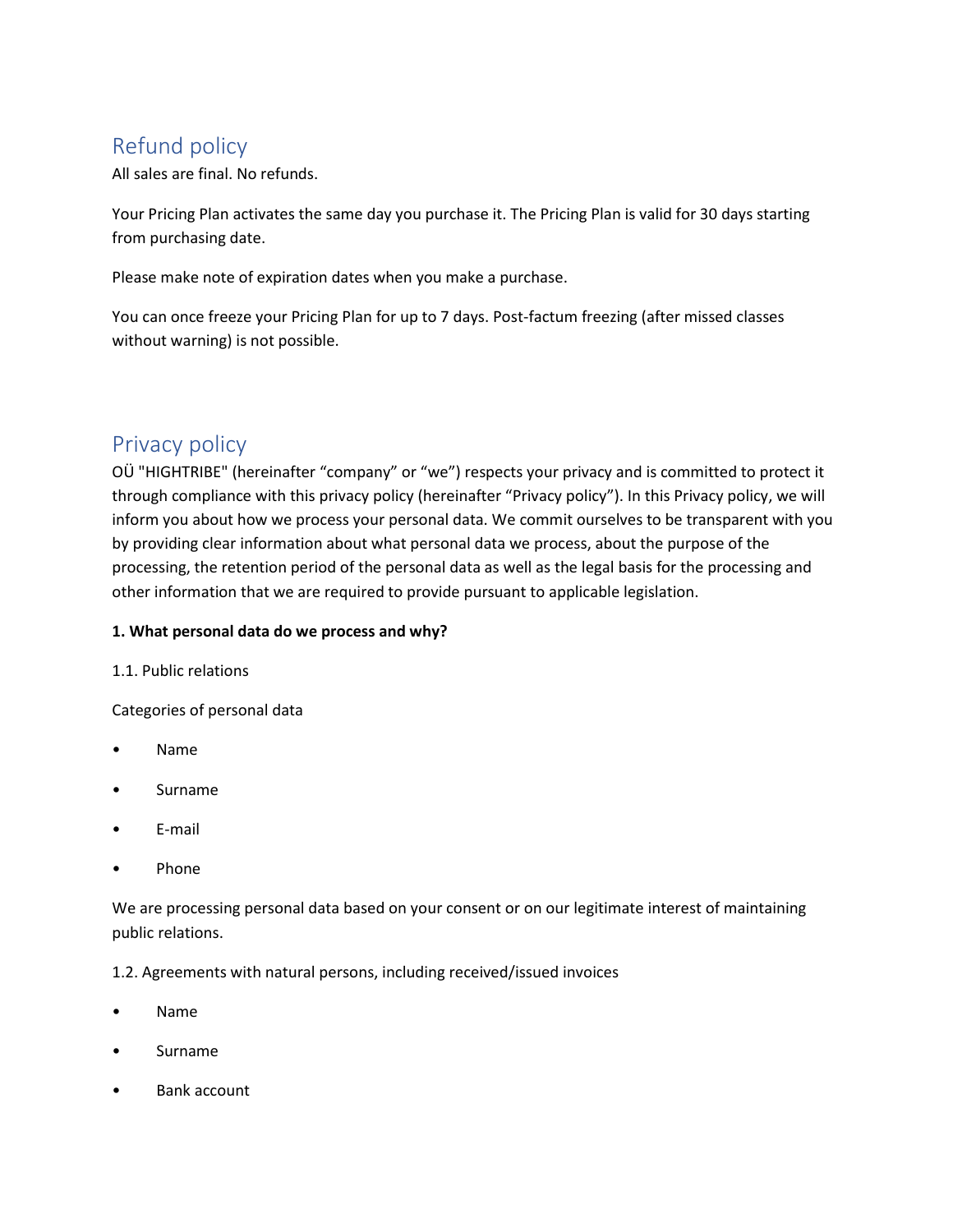- Date of birth or personal ID number
- VAT registration number (if registered as VAT payer)
- Commercial register number
- **Address**
- Contacts email address and/or phone number.

We process personal data in order to perform a contract with you or to enter into contract with you, as well as for the compliance with the legal obligations to which we are a subject.

However, if we retain your personal data in order to protect our legal rights, e.g. in legal dispute, such processing of personal data is based on legitimate interest to protect our rights.

## 1.3. Cookies

When you visit our website [www.hightribe.ee,](www.hightribe.ee) we want to provide content and features which function properly and are tailored to your needs. This requires cookies. Cookies are small text documents that the website saves on your device when you visit the site. The purpose of cookies is to ensure that our site functions properly, to allow our website to remember your preferences (such as language, the goods that you viewed, etc.) for a certain period of time, and to collect data on the use of the site.

We use cookies to distinguish you from other users of our website and to provide you with a unique browsing experience. We also use cookies for our website to collect aggregate statistics about the use and performance of the website, to remember what you have done while browsing it, and to collect this information for the purpose of improving our performance and for personalized advertising.

Legal bases for the use of cookies:

our legitimate interest in ensuring technical operation of the website and collecting general anonymised information about the functionality of the website;

your consent when cookies are used to store your preferences, also for the purposes of providing customized advertising, or for other purposes when your personal data are collected.

Cookies may be session or persistent. Session cookies are deleted from the PC after closing the browser. Persistent cookies are stored on the PC until they are deleted or expire. Some cookies are essential and strictly necessary for proper operation of the basic functions of the website and for determining whether you have agreed to the use of cookies on the website. Others help to improve the functioning of the website and your experience as a website user. Some cookies on our website are also used to improve our services and to run customized advertising.

Since we use different types of cookies on our website, below is the information on each cookie category, its purpose and the related information. A specific list of cookies is displayed when you open the website's homepage and indicate your choice on the use of cookies (in the cookie information bar).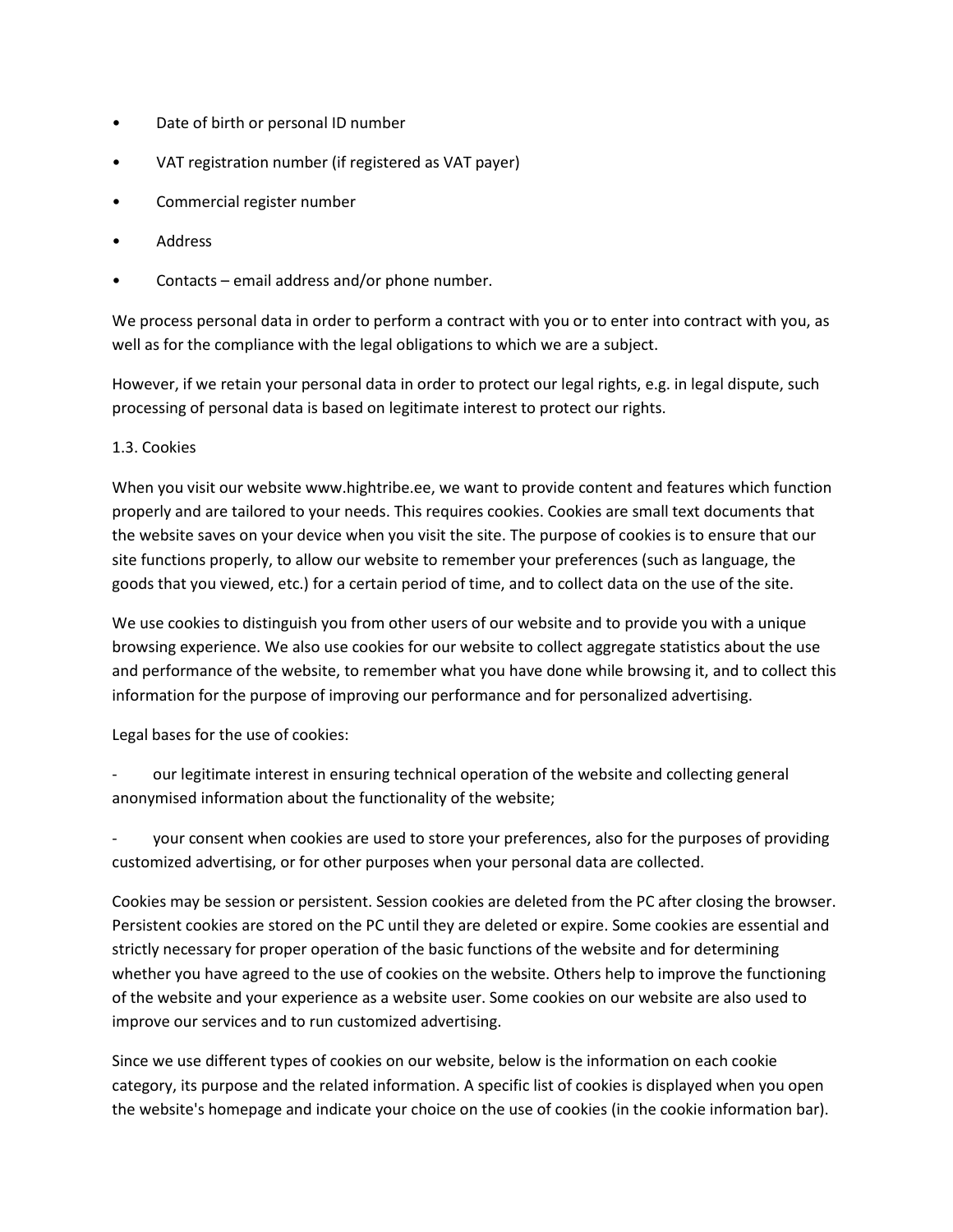Necessary cookies. These cookies are necessary to navigate the site and to use its features. For example, for the right screen view or website navigation. Using the site would be impossible without these cookies, thus they are essencial for the functionality of the website.

Preferences cookies. Preference cookies enable a website to remember information that changes the way the website behaves or looks, like your preferred language or the region that you are in.

Statistical cookies. These cookies provide us with general information on what visitors do on our website. We use them for internal analysis in order to evaluate how our website is used, what its load is, how the specific pages of the website and its content are used.

Marketing cookies. These cookies collect information about your browsing of the website, and allow us recording your visit on our website and your individual preferences. This way, we can show you attention, provide you with more useful information that you need, customize the site to your individual needs and thus make your visit of the website much more efficient. Also, advertising and targeted marketing cookies help us to show customized advertising. Marketing cookies are also used to see certain advertisements a certain number of times only and to measure the effectiveness of advertisements.

Session cookies are temporary and disappear when you end the session (i.e. when you close your browser). The rest of the cookies used are persistent, so they will be stored on your device (PC or phone) for a certain period of time.

Your data are transferred to:

IT maintenance service providers;

Providers of tools used on the website, e.g. Google LLC, that provide data analytics services (in cases where they receive personal data).

When you use a browser to access the content we provide, you can configure your browser to accept all cookies, to reject all cookies, or to notify you when a cookie is downloaded. Each browser is different, so if you don't know how to change your cookie preferences, check out its Help menu. Your device's operating system may have additional cookie controls. If you do not want cookies to collect information, use a simple procedure in most browsers that allows you to opt out of cookies. To learn more about managing cookies, visit aboutcookies.org or allaboutcookies.org. Deleting cookies that already exist on your PC or setting your browser to prevent cookies from being saved to your device may require you to manually change certain options each time you visit our website, and some services and features may not work altogether.

#### **2. To whom we disclose the personal data?**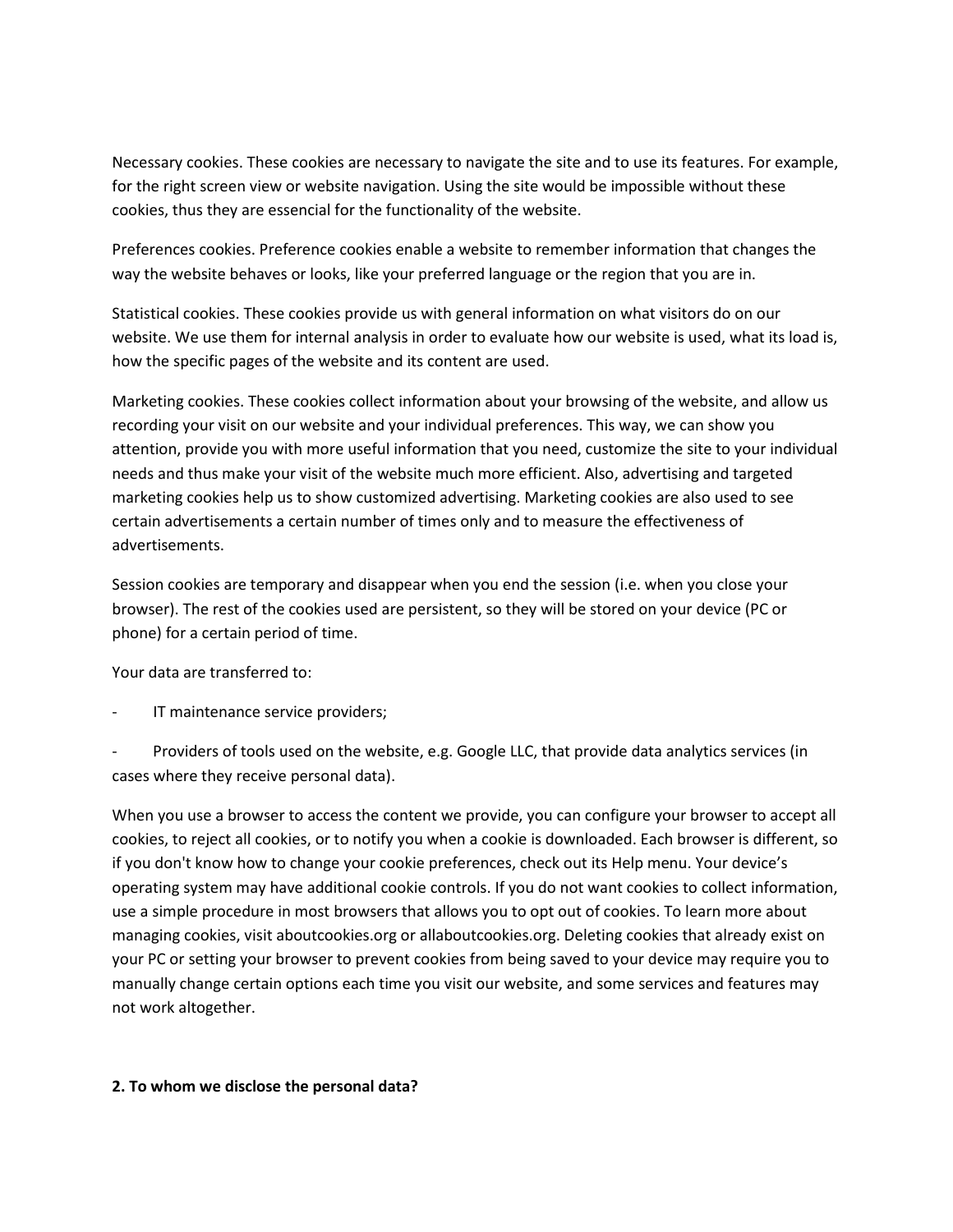A third party is a company contract partner who processes personal data and whose product or service provides services to the company user.

Company uses third parties for its day-to-day operations to provide:

- e-mail transmission and management system,
- website hosting,
- analysis of website usage statistics;
- use of social media and analysis of social media statistics,
- use of accounting software.

In addition to the third parties mentioned in the previous paragraph, the company shall transfer the user's personal data to the cooperation partner. This is only to the extent necessary to provide the service to the user.

#### **3. Protection of personal data**

We use a variety of technical and organisational security measures to protect your personal data, e.g. your personal data are stored on systems behind secure networks and is only accessible to a limited number of persons with special access rights to such systems, etc.

#### **4. Your rights**

Your rights are:

a) the right to access – you have the right obtain a confirmation from us as to whether or not we process your personal data and, when we do, access the personal data. That's why we inform you in advance about our processing activities via this privacy policy. If you have any questions, or would you like to learn more about what information we process from you, you are always welcome to contact us and we will provide you with further information;

b) the right to rectification – you have the right to request a correction of any inaccurate personal data;

c) the right to erase – under some circumstances you have the right to the erasure of your personal data, if you believe there's no longer any need for us to keep it. Or, if you previously have given your permission, you can just decide to withdraw it. This does not apply if the processing is necessary for exercising the right of freedom of expression and information, for compliance with a legal obligation or for the establishment, exercise or defence of legal claims;

d) the right to receive yourself or transfer your personal data to another company in certain circumstances (known as the right to data portability). This applies when data processing is based on